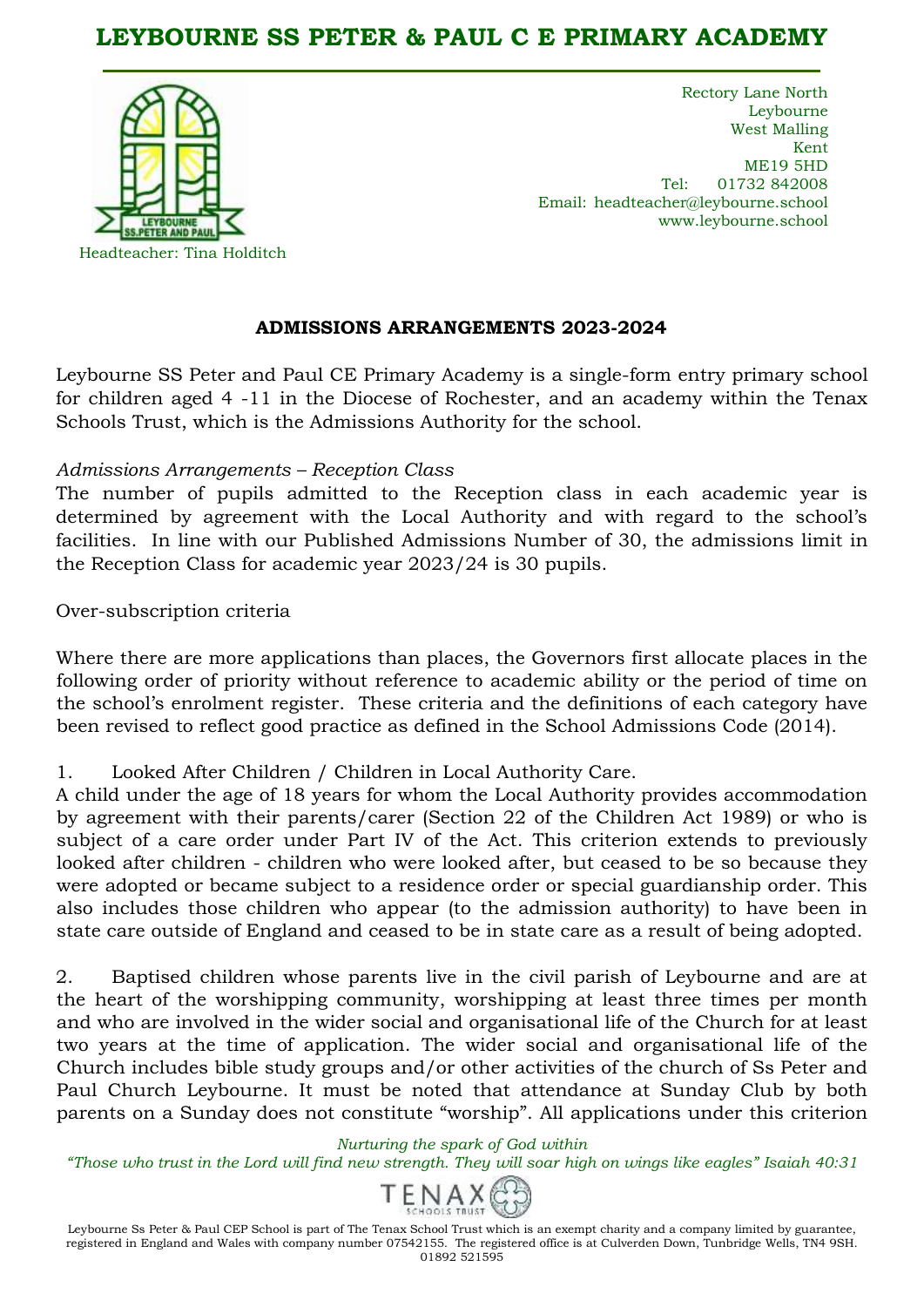must be accompanied by a reference written by the Parish priest, or in his / her absence by a Church Warden. (Should a family move into Leybourne during this two year period, a reference from the Parish priest of their previous Parish, based on the same criteria, is expected.)

3. Children who will, at the time of admission, have a brother or sister in the school. This applies where the family continue to live at the same address as when the sibling was admitted. It must be noted that if the family move house before an application for a place for a younger sibling is made, the new property must be within two miles of the school, or nearer to the school than the previous property as defined by the distance measurement criterion, in order for this link to be maintained. In this context, brother or sister means children who live as brother or sister in the same house, including natural brother and sisters, adopted siblings, stepbrothers or sisters and foster brothers and sisters. If siblings from multiple births (twins, triplets, etc) apply for the school and the school would reach its Published Admission Number (PAN) after admitting one or more, but before admitting all of those siblings, we will offer a place to each of the siblings, even if doing so takes the school above its PAN. If the admissions are to Year R, and so result in a breach of class size legislation, the additional pupil(s) will be treated as "excepted" for a period of one year, as with excepted pupils as defined in the School Admissions Code.

4. Children whose parents live in the civil parish of Leybourne measured by straight line distance from the school, with those living nearer having priority. (The distance is measured between the child's permanent address and the school measured in a straight-line using Ordnance Survey address point data. Distances are measured from a central point within the child's home to a similarly defined point within the school as specified by Ordnance Survey. The school uses measurements provided by the LA and further information on how distances are calculated is available in the Admissions booklets provided by the LA).

5. Children who will have, at the time of admission, a parent working as a teacher in the school. A teacher must have been employed at the school for two or more years at the time the application for admission is made and/or is recruited to fill a vacant post for which there is a demonstrable skill shortage.

6. Baptised children whose parents live outside the civil parish of Leybourne and are at the heart of the worshipping community in another Church of England parish, worshipping at least three times per month and who are involved in the wider social and organisational life of the Church of England for at least two years at the time of application. The wider social and organisational life of the Church includes Bible study groups and/or other activities of the Church of England. All applications under this criterion must be accompanied by a reference written by the Parish priest, or in his / her absence by a Church Warden.

7. Children whose parents live outside the civil parish of Leybourne measured by straight line distance from the school, with those living nearer having priority (The distance is measured between the child's permanent address and the school measured in a straight-line using Ordnance Survey address point data. Distances are measured from a central point within the child's home to a similarly defined point within the school as specified by Ordnance Survey. The school uses measurements provided by the LA and further information on how distances are calculated is available in the Admissions booklets provided by the LA).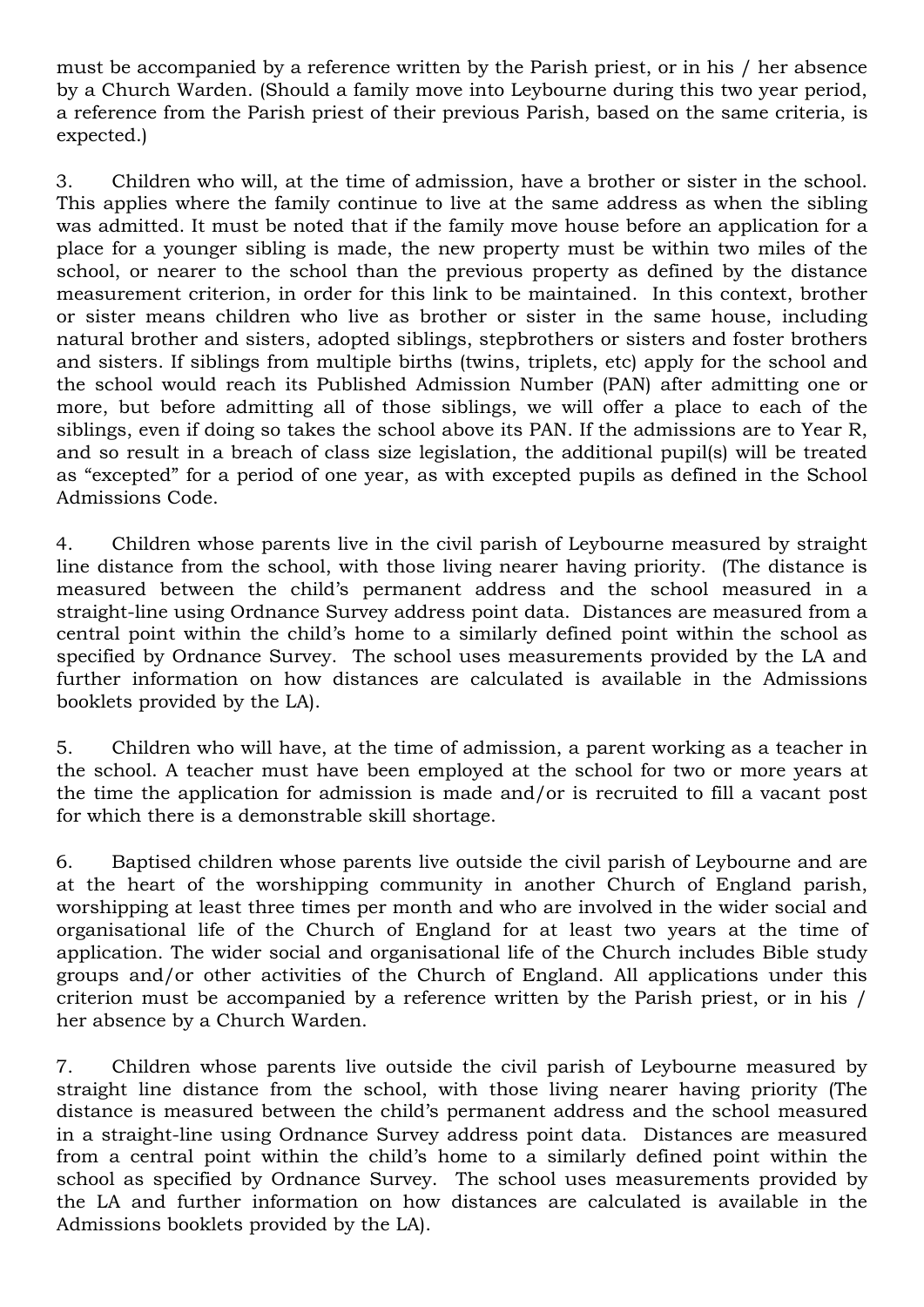In the unlikely event that two or more children live at the same distance from the school and in all other ways have equal eligibility for the last available place at the school, then the names will be issued a number and drawn randomly to decide which child is given the place.

*Any child with an Education, Health and Care Plan (EHCP) naming the school will be given priority for admission. If there is a parent of a child with such a plan applying there will only be 29 places determined by the over subscription criteria.* 

The school follows the admissions procedure established by the Local Authority (LA). Applications for Reception Class admission are made on the Kent LA Common Application Form. In addition, if applying for a church place, parents will need to complete the school's own Supplementary Information Form, available from the school office. Applications for admission to Reception class in 2023/2024 are to be returned in accordance with the guidance and dates published by the LA. The LA will notify parents on the outcome of their application for admission.

If you believe the school have made an error in applying the over-subscription criteria with regard to your application, you have a right to appeal. In the first instance you should contact the Admissions Clerk in the School Office who will provide you with advice on the procedure to be followed.

### Admission of children outside their normal age group

Parents may request that their child is admitted outside their normal age group. Requests for admission outside of the normal age group should be made in writing to the Headteacher as early as possible in the admissions round associated with that child's date of birth. This will allow the school and admissions authority sufficient time to make a decision before the closing date. Parents are not expected to provide evidence to support their request to defer their application, however where provided it must be specific to the child in question. This might include medical or Educational Psychologist reports. There is no legal requirement for this medical or educational evidence to be secured from an appropriate professional, however, failure to provide this may impede the school's ability to agree to deferral. Parents are required to complete an application for the normal point of entry at the same time, in case their request is declined. This application can be cancelled if the school agrees to accept a deferred application for entry into Year R the following year. Deferred applications must be made via paper CAF (Common Application Form) to the Local Authority, with written confirmation from the school attached. Deferred applications will be processed in the same way as all applications for the cohort in the following admissions round, and offers will be made in accordance with the school's oversubscription criteria. Parents must not assume that the decision of one school will transfer with the child to a different school as the decision rests with the individual admission authority.

## Admission to School – Reception Class

There is one intake for children starting school in the Reception Class, with all children whose birthdays fall between 1st September and 31st August being admitted in September. Entry is staggered for the first two weeks with the children divided into two groups according to age. All children will be in school full time by 18th September 2023. Parents and children will be invited to attend an introduction afternoon in the term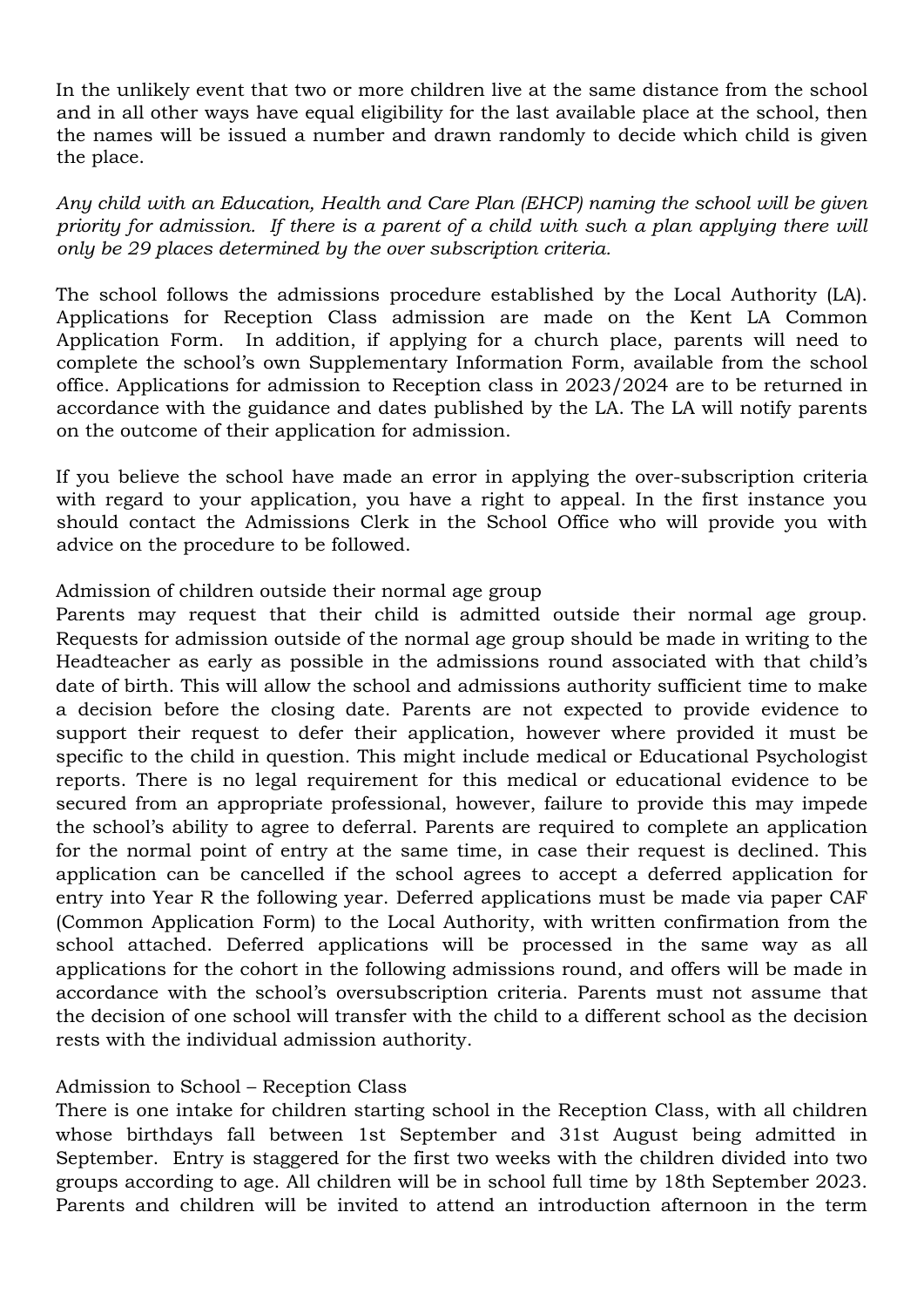preceding entry to Reception Class. Children remain at the school until they have completed the academic year in which they reach the age 11.

## Deferred entry

Parents of Reception age children have a right to defer entry, or to take the place up part-time, until the term in which the child reaches compulsory school age. Compulsory school age is set out in section 8 of the Education Act 1996 and the Education (Start of Compulsory School Age) Order 1998. A child reaches compulsory school age on the prescribed day following his or her fifth birthday (or on his or her fifth birthday if it falls on a prescribed day). The prescribed days are 31 December, 31 March and 31 August.

### Older Children and Casual Vacancies

Admissions of older children, casual vacancies and late applications to Reception will be considered on a case by case basis in accordance with the above criteria. A place will only be offered if the Planned Admission Number for the relevant age group has not been reached.

### Waiting List

The school operates a waiting list for available places. For a child to remain on the waiting list, and to renew interest, parents need to telephone or e-mail the school in the first week of each new term. The school's Waiting List will be re-ranked, in line with the published oversubscription criteria, every time a child is added. If a place becomes available the school will work through the waiting list applying the over-subscription criteria. You should inform the school of any change in your circumstances, e.g. change of address, which might affect your position on the waiting list.

Tina Holditch Headteacher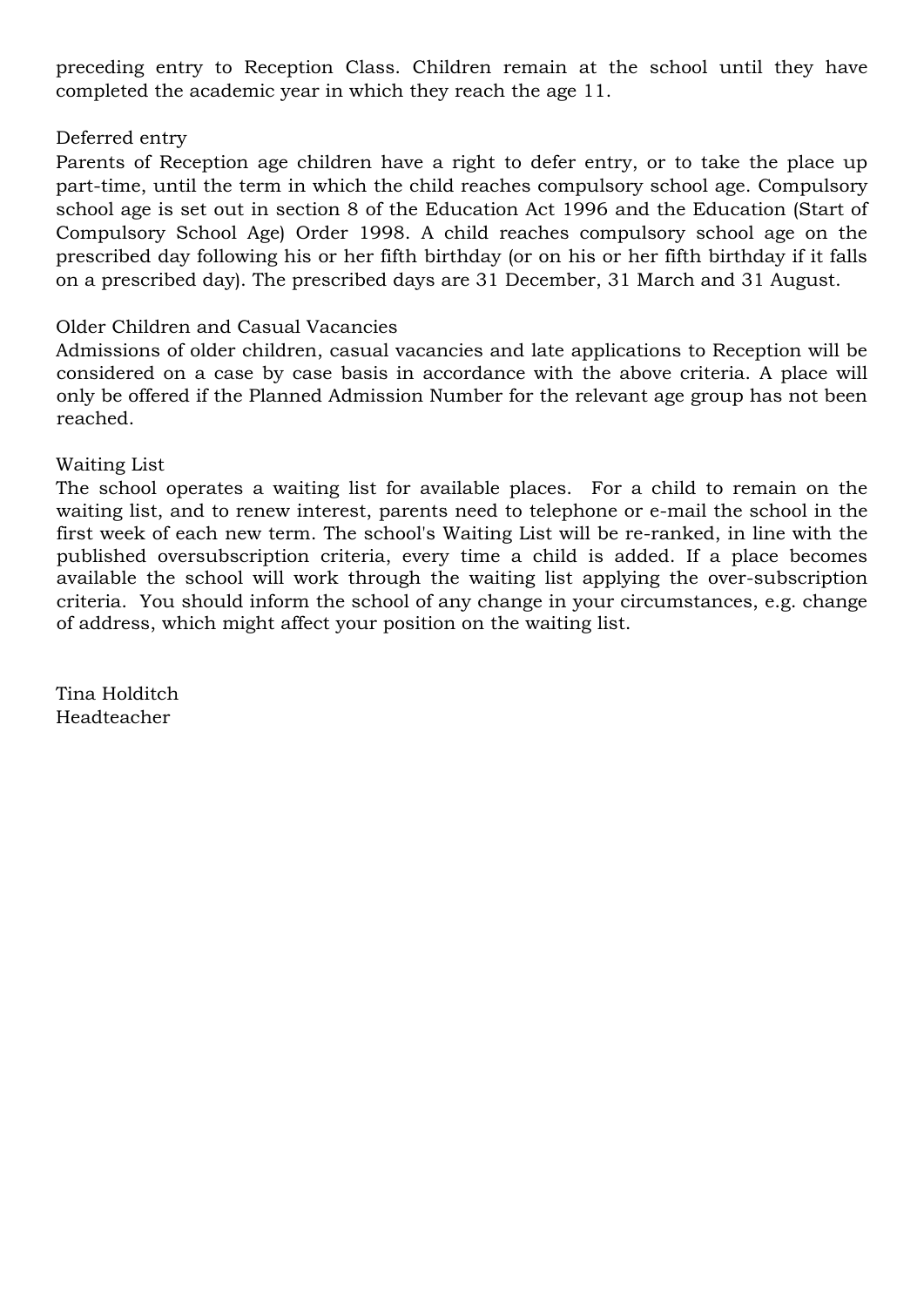#### **LEYBOURNE Ss PETER & PAUL C E PRIMARY ACADEMY Rectory Lane North, Leybourne, West Malling, Kent ME19 5HD Tel:01732 842008 Application for Admission to Primary School**

#### Supplementary Information Form

\_\_\_\_\_\_\_\_\_\_\_\_\_\_\_\_\_\_\_\_\_\_\_\_\_\_\_\_\_\_\_\_\_\_\_\_\_\_\_\_\_\_\_\_\_\_\_\_\_\_\_\_\_\_\_\_\_\_\_\_\_\_\_\_\_\_\_\_\_\_\_\_\_\_\_\_\_\_\_\_\_\_ \_\_\_\_\_\_\_\_\_\_\_\_\_\_\_\_\_\_\_\_\_\_\_\_\_\_\_\_\_\_\_\_\_\_\_\_\_\_\_\_\_\_\_\_\_\_\_\_\_\_\_\_\_\_\_\_\_\_\_\_\_\_\_\_\_\_\_\_\_\_\_\_\_\_\_\_\_\_\_\_\_\_

Name and Address of child:

I am applying for a place under Category\_\_\_\_\_\_\_\_\_\_

*If you wish to apply for admission under Category 2, please contact the Leybourne Parish Priest for completion of the next section of this form.* 

## **For completion by Leybourne Parish Priest**:

The family named above wishes to make an application for their child to be admitted to Leybourne Ss Peter & Paul C E Primary Academy.

1. Is the child for whom the application is being made baptised into the Church of England? Yes/No

2. Are the parents at the heart of the worshipping community of Leybourne Ss Peter and Paul Church? \*Yes / No

Signature of Priest: ……………………………… Print name: …………………………….......

Date: …………………

\* This is defined as worshipping at least three times per month and being involved in the wider social and organisational life, including Bible study groups and other activities of the church of Ss Peter and Paul Church Leybourne, for at least two years at the time of application. It must be noted that attendance at Sunday Club by both parents on a Sunday does not constitute "worship".

### **All applications under this criterion must be accompanied by a reference written by the Parish priest, or in his / her absence by a Church Warden.**